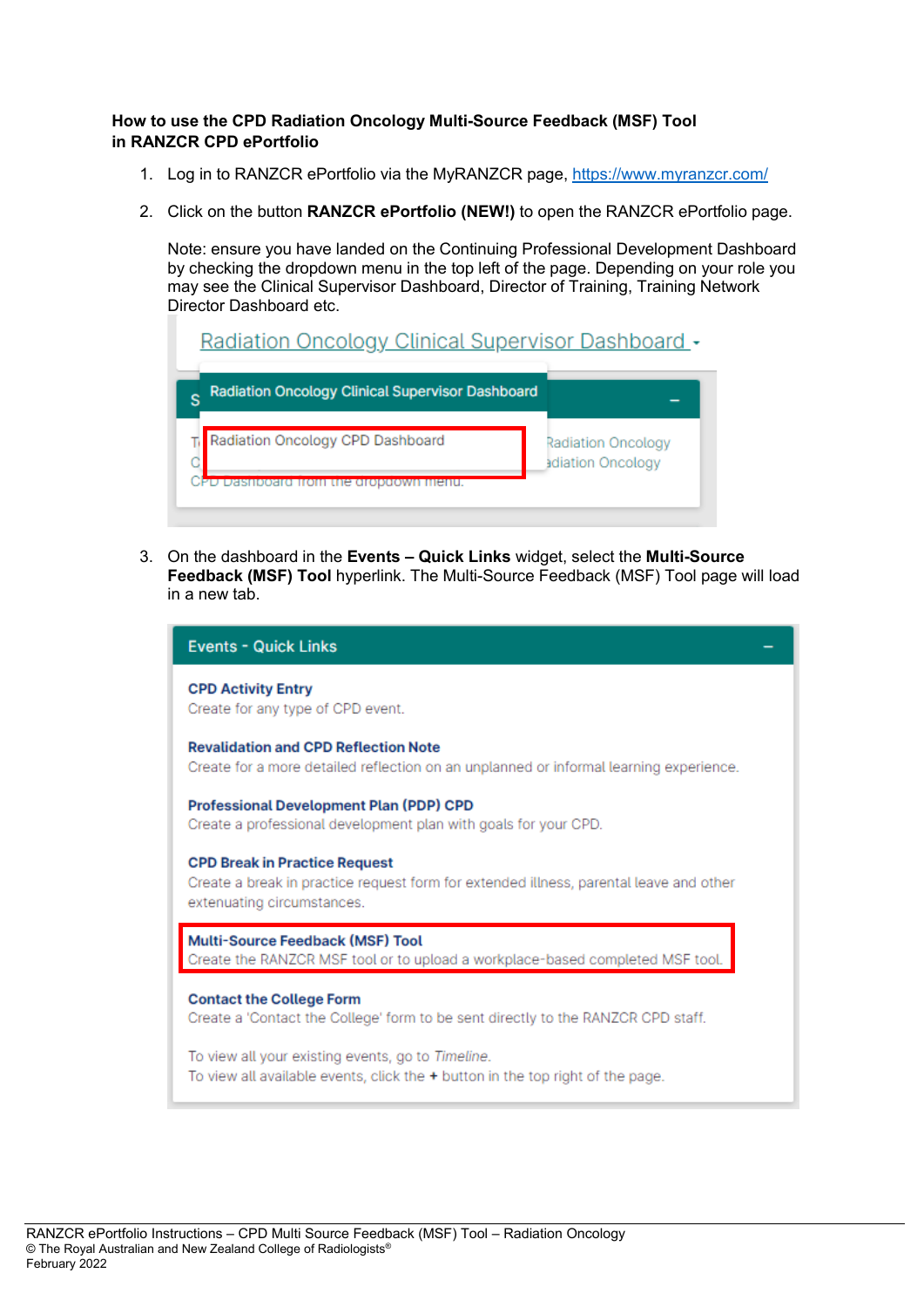You have **two options.** 1. Complete the RANZCR MSF, or 2. Upload an MSF that was completed at your workplace or other provider. **To complete the RANZCR MSF follow steps 4 – 13 To upload a completed MSF from your workplace or other provider follow steps 14 – 18.**

## **To complete the RANZCR MSF Form**

4. Under the Multi-Source Feedback field, select **I would like to complete the RANZCR MSF** from the dropdown list.

| Fields marked with $\star$ are required.                                                                                                                                                                                                                                    | LAST SAVED: TODAY AT 3:44 PM                                                                                                                                             |
|-----------------------------------------------------------------------------------------------------------------------------------------------------------------------------------------------------------------------------------------------------------------------------|--------------------------------------------------------------------------------------------------------------------------------------------------------------------------|
|                                                                                                                                                                                                                                                                             | <b>O</b> This event will be added onto your timeline as a SHARED event. Only users with permissions to view this event on your timeline will be able to view this event. |
| Date occurred on $\star$                                                                                                                                                                                                                                                    | End date $\star$                                                                                                                                                         |
| 16/2/2022                                                                                                                                                                                                                                                                   | 16/2/2022                                                                                                                                                                |
| Please indicate the date on which this event occurred.                                                                                                                                                                                                                      | If this event spans multiple days, please indicate the date on which this finishes.                                                                                      |
| Multi-Source Feedback (MSF)                                                                                                                                                                                                                                                 |                                                                                                                                                                          |
|                                                                                                                                                                                                                                                                             |                                                                                                                                                                          |
|                                                                                                                                                                                                                                                                             |                                                                                                                                                                          |
|                                                                                                                                                                                                                                                                             |                                                                                                                                                                          |
|                                                                                                                                                                                                                                                                             |                                                                                                                                                                          |
|                                                                                                                                                                                                                                                                             |                                                                                                                                                                          |
|                                                                                                                                                                                                                                                                             | The below resources can be used by Radiation Oncology Members to complete their Multisource Feedback (MSF). They are also available to                                   |
| I would like to complete the RANZCR MSF<br>• Radiation Oncology Multisource Feedback Tool Instructions                                                                                                                                                                      |                                                                                                                                                                          |
| <b>Radiation Oncology Multisource Feedback Tool Checklist</b>                                                                                                                                                                                                               |                                                                                                                                                                          |
| Radiation Oncology Multisource Feedback Questions - Medical Colleague<br>$\bullet$                                                                                                                                                                                          |                                                                                                                                                                          |
| Radiation Oncology Multisource Feedback Questions - Non-Medical Colleague<br>Radiation Oncology Multisource Feedback Questions - Self Assessment                                                                                                                            |                                                                                                                                                                          |
| <b>Radiation Oncology Multisource Feedback Completion form</b>                                                                                                                                                                                                              |                                                                                                                                                                          |
| Are you completing the RANZCR MSF, or are you uploading a completed MSF from your workplace? ★<br><b>RANZCR Radiation Oncology Multisource Feedback Tool</b><br>download from the RANZCR website here.<br><b>Radiation Oncology Multisource Feedback reporting template</b> |                                                                                                                                                                          |
|                                                                                                                                                                                                                                                                             |                                                                                                                                                                          |
|                                                                                                                                                                                                                                                                             | MSF event to complete this submission. Do not click Submit until you have collated your completed MSF forms.                                                             |
| <b>Next Steps</b>                                                                                                                                                                                                                                                           | Download the appropriate forms above, and circulate to your peers for completion. Click Save as draft in top right so that you can come back to the                      |

- 5. Download the appropriate documents from the list of Radiation Oncology Multisource Feedback forms:
	- a. Radiation Oncology Multisource Feedback Tool Instructions
	- b. Radiation Oncology Multisource Feedback Tool Checklist
	- c. Radiation Oncology Multisource Feedback Questions Medical Colleague
	- d. Radiation Oncology Multisource Feedback Questions Non-Medical Colleague
	- e. Radiation Oncology Multisource Feedback Questions Self Assessment
	- f. Radiation Oncology Multisource Feedback Completion form
	- g. Radiation Oncology Multisource Feedback reporting template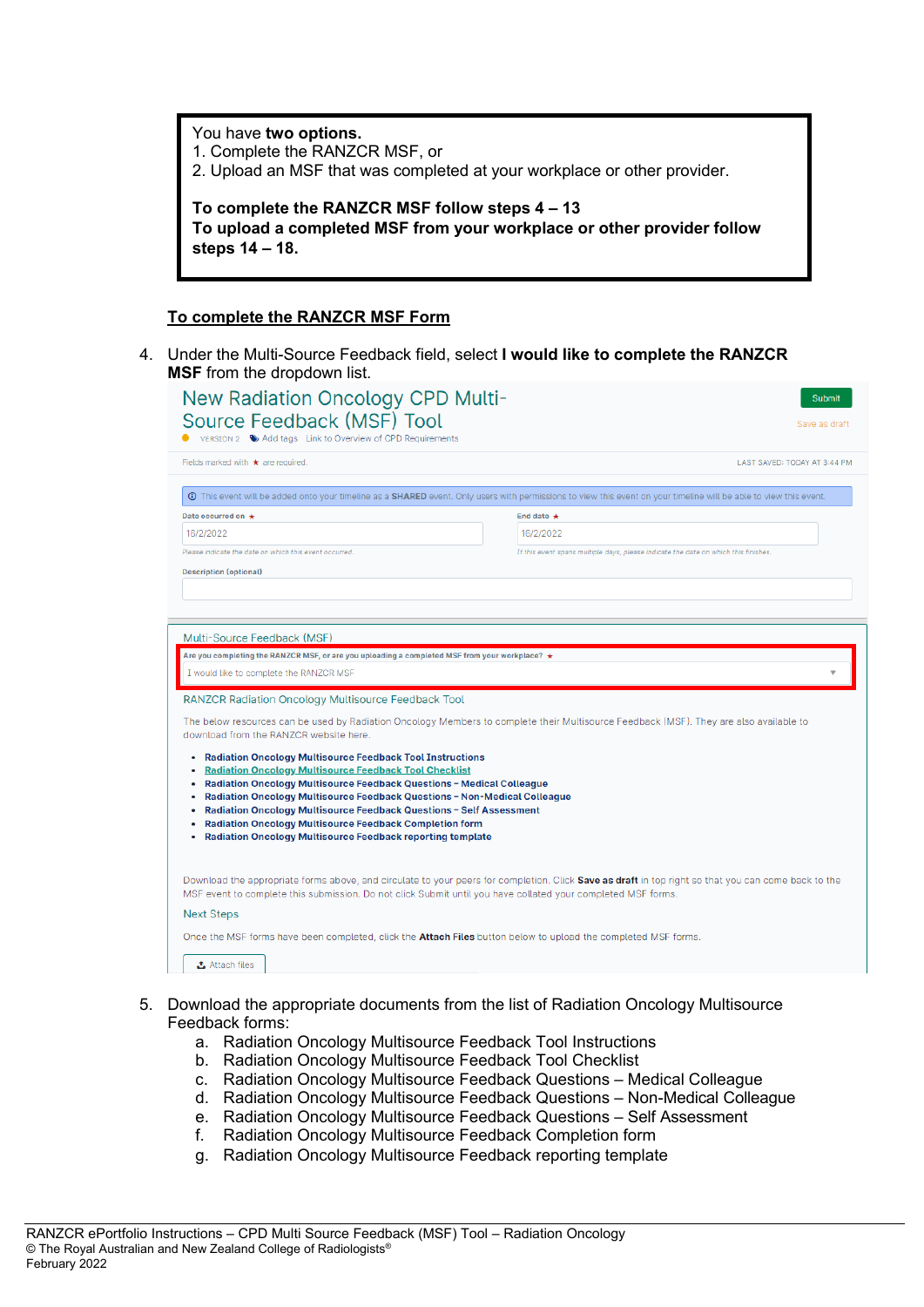| <b>New Radiation Oncology CPD Multi-</b><br>Source Feedback (MSF) Tool<br>VERSION 2 Add tags Link to Overview of CPD Requirements                                                                                                                                                                                                                                                                                                                                                                                  | Submit<br>Save as draft                                                                                                                                                                      |
|--------------------------------------------------------------------------------------------------------------------------------------------------------------------------------------------------------------------------------------------------------------------------------------------------------------------------------------------------------------------------------------------------------------------------------------------------------------------------------------------------------------------|----------------------------------------------------------------------------------------------------------------------------------------------------------------------------------------------|
| Fields marked with $\star$ are required.                                                                                                                                                                                                                                                                                                                                                                                                                                                                           | LAST SAVED: TODAY AT 3:44 PM                                                                                                                                                                 |
| Date occurred on $\star$                                                                                                                                                                                                                                                                                                                                                                                                                                                                                           | <b>O</b> This event will be added onto your timeline as a SHARED event. Only users with permissions to view this event on your timeline will be able to view this event.<br>End date $\star$ |
| 16/2/2022                                                                                                                                                                                                                                                                                                                                                                                                                                                                                                          | 16/2/2022                                                                                                                                                                                    |
| Please indicate the date on which this event occurred.                                                                                                                                                                                                                                                                                                                                                                                                                                                             | If this event spans multiple days, please indicate the date on which this finishes.                                                                                                          |
| Multi-Source Feedback (MSF)                                                                                                                                                                                                                                                                                                                                                                                                                                                                                        |                                                                                                                                                                                              |
| Are you completing the RANZCR MSF, or are you uploading a completed MSF from your workplace? $\star$                                                                                                                                                                                                                                                                                                                                                                                                               |                                                                                                                                                                                              |
| I would like to complete the RANZCR MSF                                                                                                                                                                                                                                                                                                                                                                                                                                                                            |                                                                                                                                                                                              |
| <b>RANZCR Radiation Oncology Multisource Feedback Tool</b><br>download from the RANZCR website here.                                                                                                                                                                                                                                                                                                                                                                                                               | The below resources can be used by Radiation Oncology Members to complete their Multisource Feedback (MSF). They are also available to                                                       |
| <b>Radiation Oncology Multisource Feedback Tool Instructions</b><br><b>Radiation Oncology Multisource Feedback Tool Checklist</b><br>Radiation Oncology Multisource Feedback Questions - Medical Colleague<br>Radiation Oncology Multisource Feedback Questions - Non-Medical Colleague<br>Radiation Oncology Multisource Feedback Questions - Self Assessment<br><b>Radiation Oncology Multisource Feedback Completion form</b><br><b>Radiation Oncology Multisource Feedback reporting template</b><br>$\bullet$ |                                                                                                                                                                                              |
| MSF event to complete this submission. Do not click Submit until you have collated your completed MSF forms.<br><b>Next Steps</b>                                                                                                                                                                                                                                                                                                                                                                                  | Download the appropriate forms above, and circulate to your peers for completion. Click Save as draft in top right so that you can come back to the                                          |
| Once the MSF forms have been completed, click the Attach Files button below to upload the completed MSF forms.<br><b>소</b> Attach files                                                                                                                                                                                                                                                                                                                                                                            |                                                                                                                                                                                              |

- 6. Read the **Radiation Oncology Multisource Feedback Tool Instructions** and follow the steps in the instructions.
- 7. Click **Save as draft** in the top right of the ePortfolio MSF form so you can return to the event form when you have completed the MSF documentation.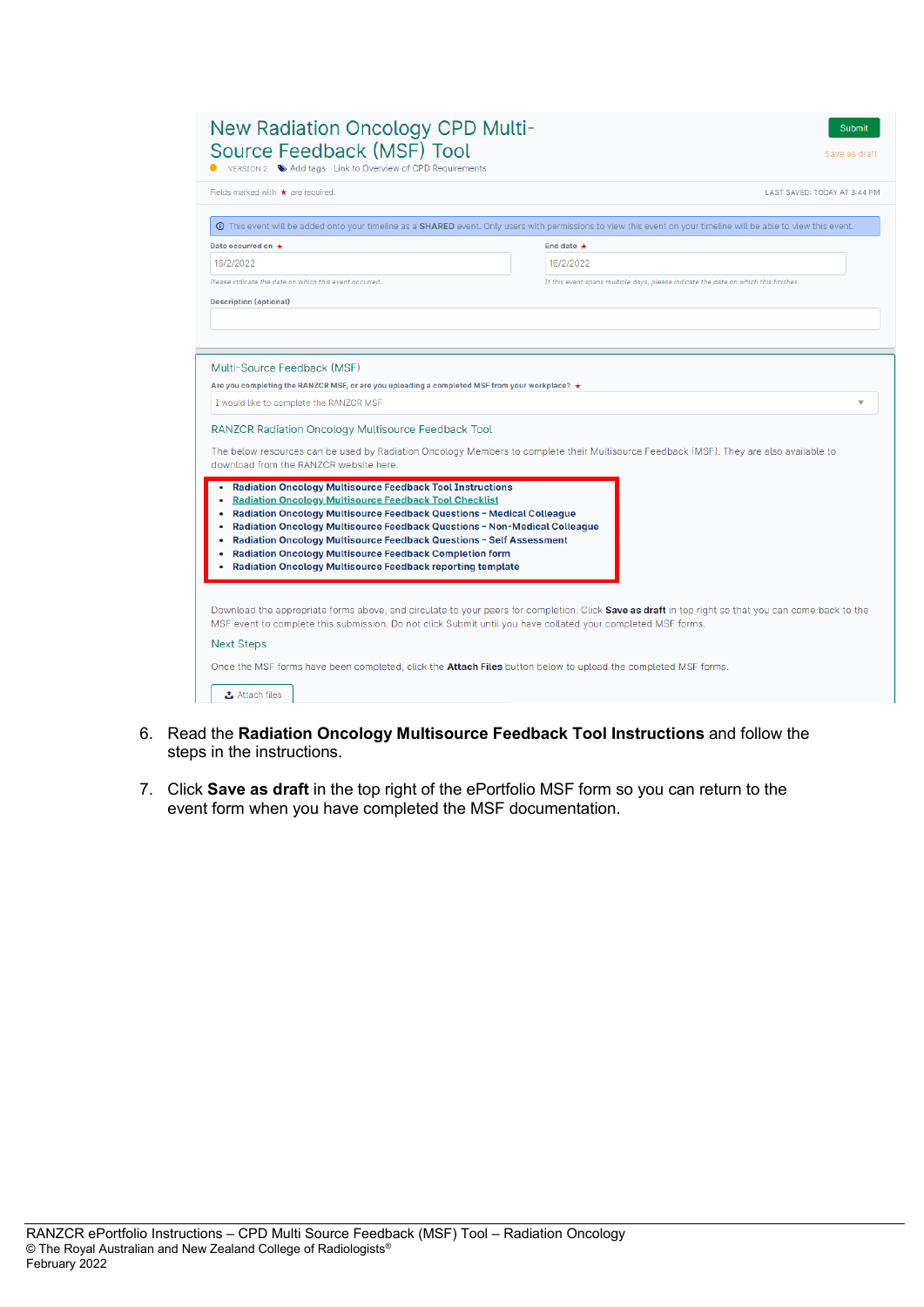| Fields marked with $\star$ are required.                                                                                                                                                                                                                                                                                                                                                                                                                                                              | LAST SAVED: TODAY AT 3:44 PM                                                                                                                                    |
|-------------------------------------------------------------------------------------------------------------------------------------------------------------------------------------------------------------------------------------------------------------------------------------------------------------------------------------------------------------------------------------------------------------------------------------------------------------------------------------------------------|-----------------------------------------------------------------------------------------------------------------------------------------------------------------|
|                                                                                                                                                                                                                                                                                                                                                                                                                                                                                                       | This event will be added onto your timeline as a SHARED event. Only users with permissions to view this event on your timeline will be able to view this event. |
| Date occurred on $\star$                                                                                                                                                                                                                                                                                                                                                                                                                                                                              | End date $\star$                                                                                                                                                |
| 16/2/2022                                                                                                                                                                                                                                                                                                                                                                                                                                                                                             | 16/2/2022                                                                                                                                                       |
| Please indicate the date on which this event occurred.                                                                                                                                                                                                                                                                                                                                                                                                                                                | If this event spans multiple days, please indicate the date on which this finishes.                                                                             |
| <b>Description (optional)</b>                                                                                                                                                                                                                                                                                                                                                                                                                                                                         |                                                                                                                                                                 |
|                                                                                                                                                                                                                                                                                                                                                                                                                                                                                                       |                                                                                                                                                                 |
|                                                                                                                                                                                                                                                                                                                                                                                                                                                                                                       |                                                                                                                                                                 |
|                                                                                                                                                                                                                                                                                                                                                                                                                                                                                                       |                                                                                                                                                                 |
| I would like to complete the RANZCR MSF                                                                                                                                                                                                                                                                                                                                                                                                                                                               |                                                                                                                                                                 |
| <b>RANZCR Radiation Oncology Multisource Feedback Tool</b>                                                                                                                                                                                                                                                                                                                                                                                                                                            |                                                                                                                                                                 |
| download from the RANZCR website here.                                                                                                                                                                                                                                                                                                                                                                                                                                                                | The below resources can be used by Radiation Oncology Members to complete their Multisource Feedback (MSF). They are also available to                          |
|                                                                                                                                                                                                                                                                                                                                                                                                                                                                                                       |                                                                                                                                                                 |
| • Radiation Oncology Multisource Feedback Tool Instructions<br><b>Radiation Oncology Multisource Feedback Tool Checklist</b><br>Radiation Oncology Multisource Feedback Questions - Medical Colleague<br>Radiation Oncology Multisource Feedback Questions - Non-Medical Colleague<br>٠<br>Radiation Oncology Multisource Feedback Questions - Self Assessment<br><b>Radiation Oncology Multisource Feedback Completion form</b><br><b>Radiation Oncology Multisource Feedback reporting template</b> |                                                                                                                                                                 |
| MSF event to complete this submission. Do not click Submit until you have collated your completed MSF forms.                                                                                                                                                                                                                                                                                                                                                                                          | Download the appropriate forms above, and circulate to your peers for completion. Click Save as draft in top right so that you can come back to the             |
| <b>Next Steps</b>                                                                                                                                                                                                                                                                                                                                                                                                                                                                                     |                                                                                                                                                                 |

8. Once you have collated the completed MSF forms from your peers and completed your self-assessment, click **Timeline** in the top menu bar.

|  |  |  | <b>X</b> kaizen Dashboard Timeline - Documents Content - Overview of CPD Requirements Reports |  |  |
|--|--|--|-----------------------------------------------------------------------------------------------|--|--|
|  |  |  |                                                                                               |  |  |

9. On the Timeline page, find the event titled **Radiation Oncology Multi-Source Feedback (MSF) Tool** and Fill in to open the form.

| <b>Timeline</b>                                         |        | C Create new                  |
|---------------------------------------------------------|--------|-------------------------------|
|                                                         |        | <b>Bulk tagging</b>           |
| Start typing to search                                  | Search |                               |
| Found 4 items                                           |        |                               |
|                                                         |        | Ordered by date created -     |
| Events created in February 2022                         |        |                               |
| Radiation Oncology CPD Multi-Source Feedback (MSF) Tool |        | ۰<br>CREATED ON: 16 FEB, 2022 |
| $\mathbb{Z}$ Fill in<br><b>In</b> Delete                |        | $\equiv$ Preview              |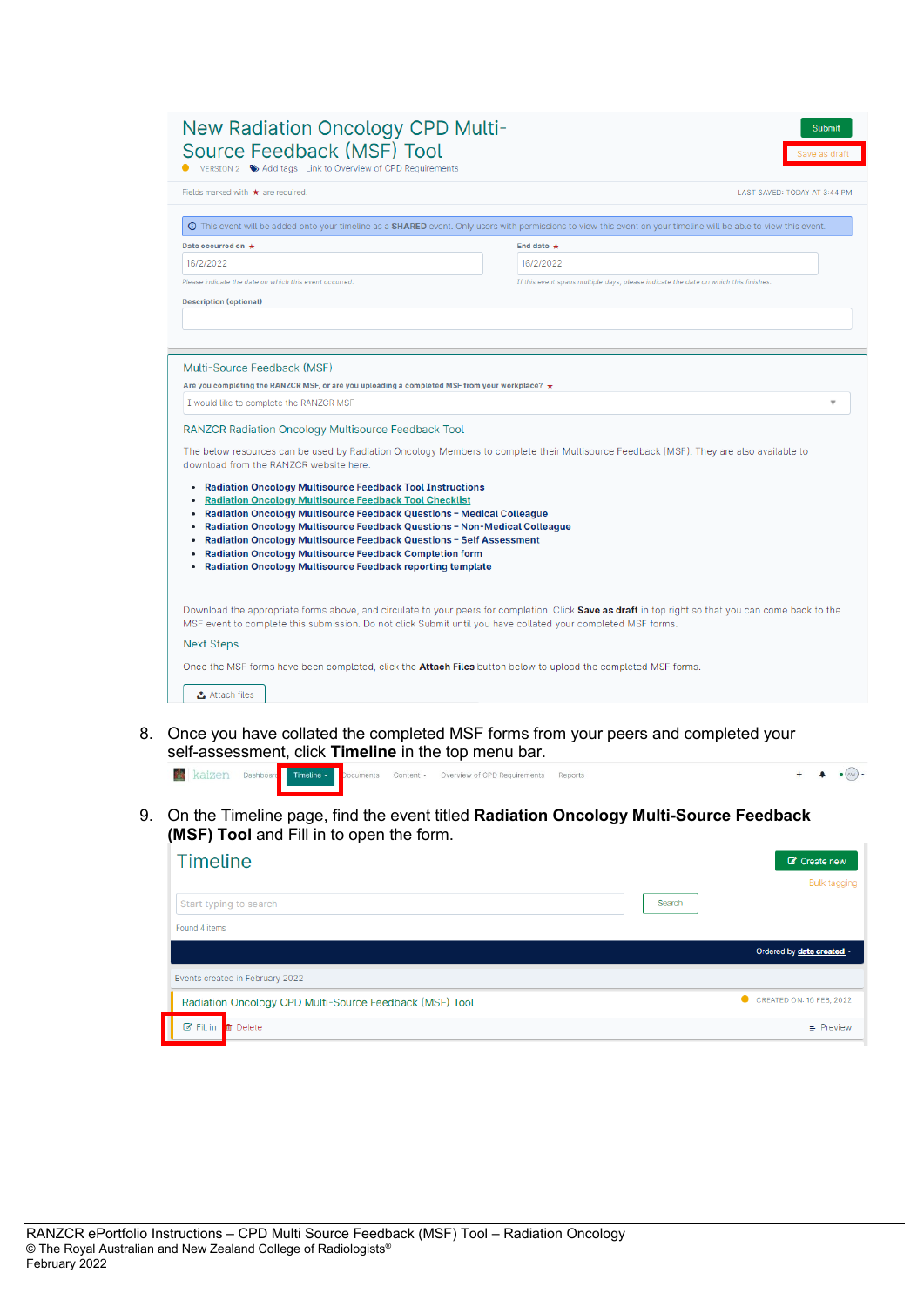## 10. Click the **Attach Files** button at the bottom of the page.

| Multi-Source Feedback (MSF)                                                                                                                                                                                                                                                                                                                                                                                                                                                                                                              |
|------------------------------------------------------------------------------------------------------------------------------------------------------------------------------------------------------------------------------------------------------------------------------------------------------------------------------------------------------------------------------------------------------------------------------------------------------------------------------------------------------------------------------------------|
| Are you completing the RANZCR MSF, or are you uploading a completed MSF from your workplace? $\star$                                                                                                                                                                                                                                                                                                                                                                                                                                     |
| I would like to complete the RANZCR MSF<br>$\overline{\mathbf{v}}$                                                                                                                                                                                                                                                                                                                                                                                                                                                                       |
| <b>RANZCR Radiation Oncology Multisource Feedback Tool</b>                                                                                                                                                                                                                                                                                                                                                                                                                                                                               |
| The below resources can be used by Radiation Oncology Members to complete their Multisource Feedback (MSF). They are also available to<br>download from the RANZCR website here.                                                                                                                                                                                                                                                                                                                                                         |
| <b>Radiation Oncology Multisource Feedback Tool Instructions</b><br>٠<br><b>Radiation Oncology Multisource Feedback Tool Checklist</b><br>٠<br>Radiation Oncology Multisource Feedback Questions - Medical Colleague<br>٠<br>Radiation Oncology Multisource Feedback Questions - Non-Medical Colleague<br>٠<br>Radiation Oncology Multisource Feedback Questions - Self Assessment<br>٠<br><b>Radiation Oncology Multisource Feedback Completion form</b><br>٠<br><b>Radiation Oncology Multisource Feedback reporting template</b><br>٠ |
| Download the appropriate forms above, and circulate to your peers for completion. Click Save as draft in top right so that you can come back to the<br>MSF event to complete this submission. Do not click Submit until you have collated your completed MSF forms.                                                                                                                                                                                                                                                                      |
| <b>Next Steps</b>                                                                                                                                                                                                                                                                                                                                                                                                                                                                                                                        |
| Once the MSF forms have been completed, click the <b>Attach Files</b> button below to upload the completed MSF forms.                                                                                                                                                                                                                                                                                                                                                                                                                    |
| <b>Attach files</b>                                                                                                                                                                                                                                                                                                                                                                                                                                                                                                                      |

11. Either drag and drop your MSF documentation into the field or click on the text to select the documentation from your device.

| Multi-Source Feedback (MSF)                                      |                                                                                                                                                                                                                                                                                                                                                                                                                                  |
|------------------------------------------------------------------|----------------------------------------------------------------------------------------------------------------------------------------------------------------------------------------------------------------------------------------------------------------------------------------------------------------------------------------------------------------------------------------------------------------------------------|
|                                                                  | Are you completing the RANZCR MSF, or are you uploading a completed MSF from your workplace? $\star$                                                                                                                                                                                                                                                                                                                             |
| I would like to complete the RANZCR MSF                          |                                                                                                                                                                                                                                                                                                                                                                                                                                  |
|                                                                  | <b>RANZCR Radiation Oncology Multisource Feedback Tool</b>                                                                                                                                                                                                                                                                                                                                                                       |
| download from the RANZCR website here.                           | The below resources can be used by Radiation Oncology Members to complete their Multisource Feedback (MSF). They are also available to                                                                                                                                                                                                                                                                                           |
| ۰<br>٠<br>٠<br>٠<br>٠                                            | <b>Radiation Oncology Multisource Feedback Tool Instructions</b><br><b>Radiation Oncology Multisource Feedback Tool Checklist</b><br>Radiation Oncology Multisource Feedback Questions - Medical Colleague<br>Radiation Oncology Multisource Feedback Questions - Non-Medical Colleague<br>Radiation Oncology Multisource Feedback Questions - Self Assessment<br><b>Radiation Oncology Multisource Feedback Completion form</b> |
|                                                                  | <b>Radiation Oncology Multisource Feedback reporting template</b>                                                                                                                                                                                                                                                                                                                                                                |
| <b>±</b> Hide file browser                                       | Download the appropriate forms above, and circulate to your peers for completion. Click Save as draft in top right so that you can come back to the<br>MSF event to complete this submission. Do not click Submit until you have collated your completed MSF forms.<br>Once the MSF forms have been completed, click the Attach Files button below to upload the completed MSF forms.                                            |
| <b>Next Steps</b><br>change the status after upload is complete. | The document you upload here will default to be shared with anyone that has permission to view your portfolio. If you require this to be private then please                                                                                                                                                                                                                                                                     |
|                                                                  | Drag and drop documents here or Click to select from your device                                                                                                                                                                                                                                                                                                                                                                 |
| Filter by docs/folders names                                     |                                                                                                                                                                                                                                                                                                                                                                                                                                  |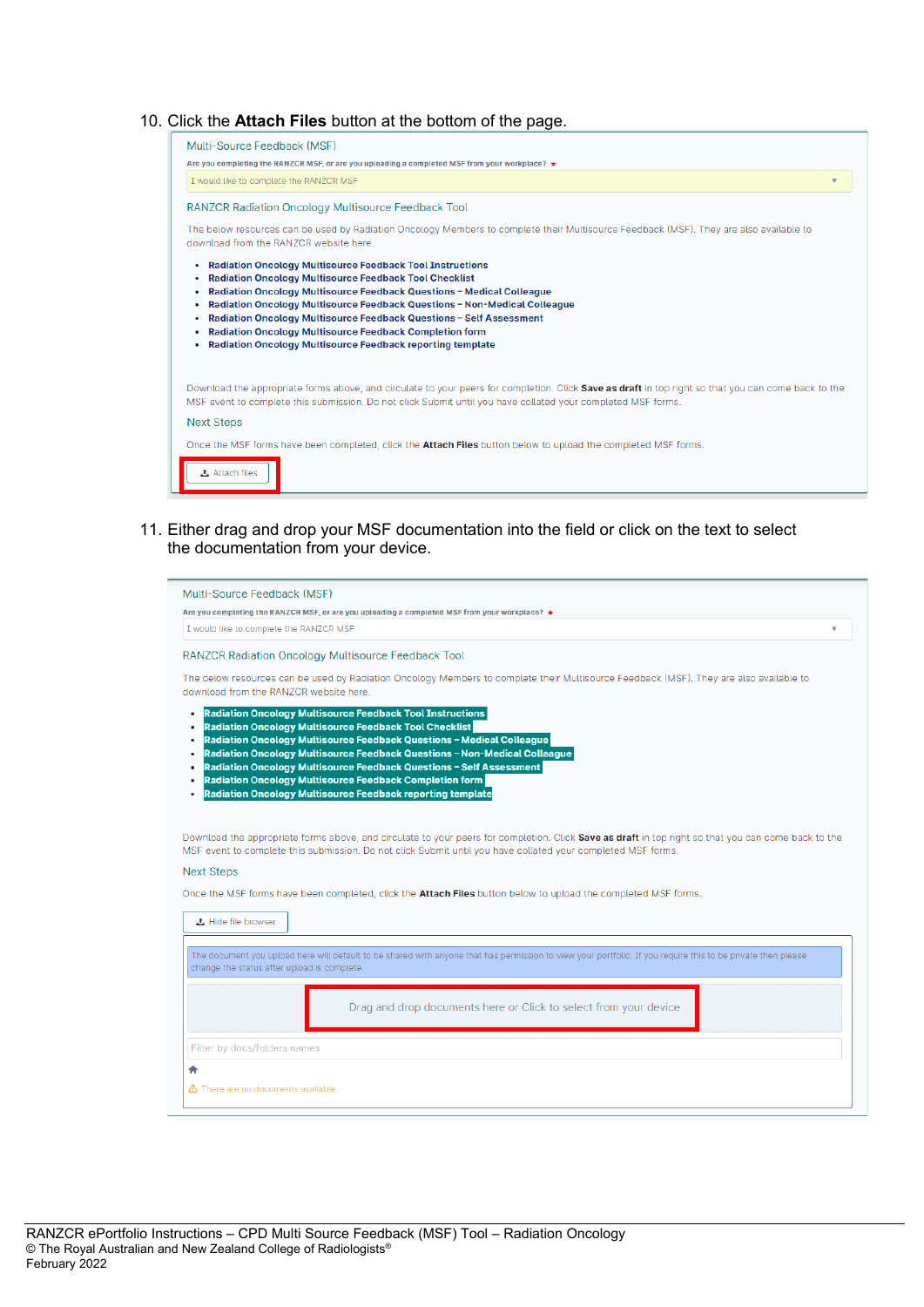12. Once the documentation is attached, click **Submit** at the top of the page.

|                                                        | <b>O</b> This event will be added onto your timeline as a SHARED event. Only users with permissions to view this event on your timeline will be able to view this event. |
|--------------------------------------------------------|--------------------------------------------------------------------------------------------------------------------------------------------------------------------------|
| Date occurred on $\div$                                | End date $\bigstar$                                                                                                                                                      |
| 16/2/2022                                              | 16/2/2022                                                                                                                                                                |
| Please indicate the date on which this event occurred. | If this event spans multiple days, please indicate the date on which this finishes.                                                                                      |
| <b>Description (optional)</b>                          |                                                                                                                                                                          |
|                                                        |                                                                                                                                                                          |
|                                                        |                                                                                                                                                                          |
|                                                        |                                                                                                                                                                          |

13. The MSF event is now complete. Make sure you complete the CPD Activity form to claim the hours spent on this CPD activity.

## **To upload a completed MSF from your workplace or other provider**

14. Under the Multi-Source Feedback field, select **I would like to upload a completed MSF from my workplace** from the dropdown list.

| New Radiation Oncology CPD Multi-Source<br>Feedback (MSF) Tool<br>VERSION 2 ♦ Add tags Link to Overview of CPD Requirements | Submit<br>Save as draft                                                                                                                                           |
|-----------------------------------------------------------------------------------------------------------------------------|-------------------------------------------------------------------------------------------------------------------------------------------------------------------|
| Fields marked with $\star$ are required.                                                                                    | UNSAVED CHANGES                                                                                                                                                   |
|                                                                                                                             | O This event will be added onto your timeline as a SHARED event. Only users with permissions to view this event on your timeline will be able to view this event. |
| Date occurred on *                                                                                                          | End date $\star$                                                                                                                                                  |
| 16/2/2022                                                                                                                   | 16/2/2022                                                                                                                                                         |
| Please indicate the date on which this event occurred.                                                                      | If this event spans multiple days, please indicate the date on which this finishes.                                                                               |
| <b>Description (optional)</b>                                                                                               |                                                                                                                                                                   |
|                                                                                                                             |                                                                                                                                                                   |
|                                                                                                                             |                                                                                                                                                                   |
| Multi-Source Feedback (MSF)                                                                                                 |                                                                                                                                                                   |
| Are you completing the RANZCR MSF, or are you uploading a completed MSF from your workplace? *                              |                                                                                                                                                                   |
| I would like to upload a completed MSF from my workplace                                                                    | v                                                                                                                                                                 |
| Attach files                                                                                                                |                                                                                                                                                                   |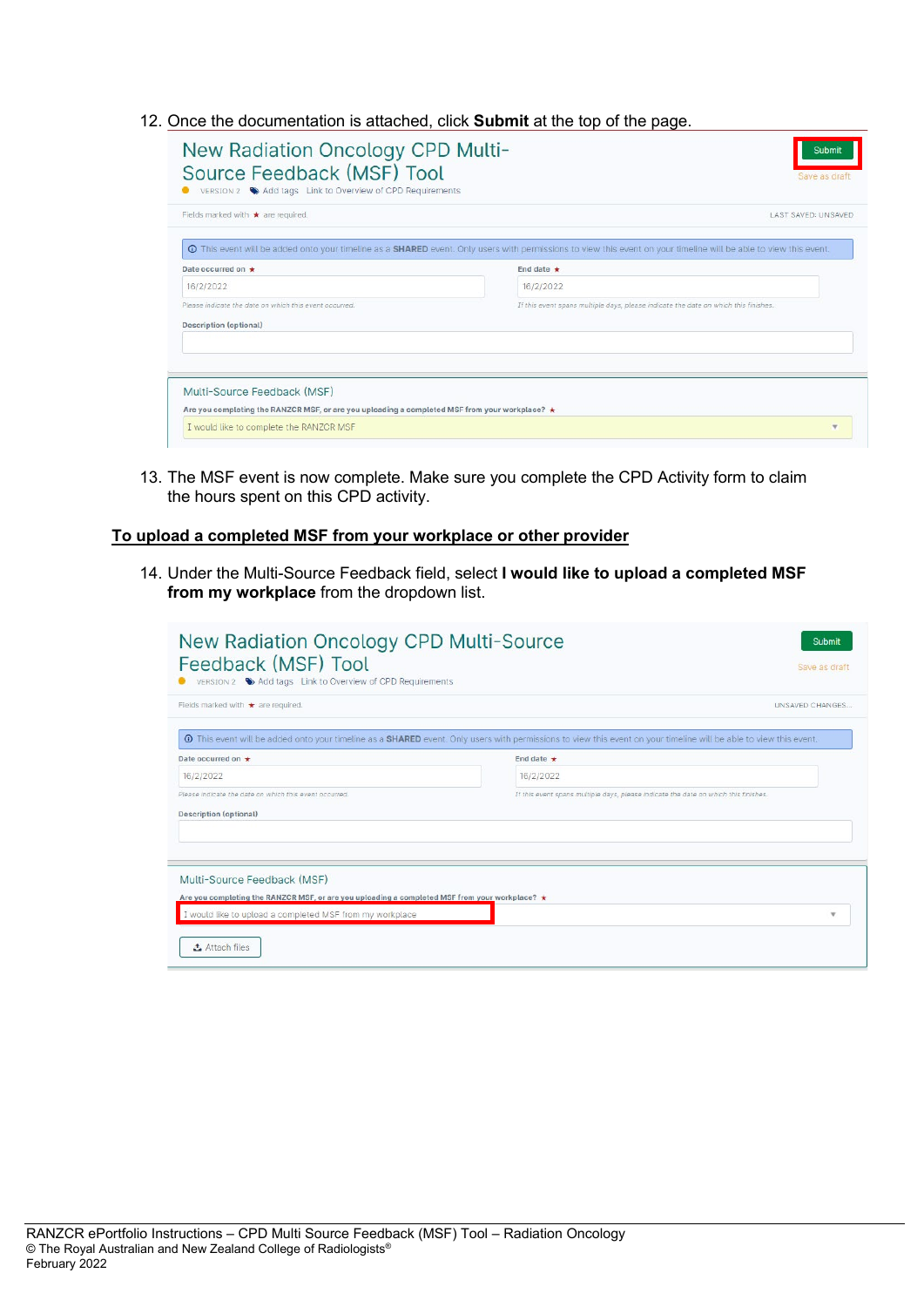15. Click the **Attach Files** button at the bottom of the page.

| Fields marked with * are required.                                                                   | UNSAVED CHANGES                                                                                                                                                 |
|------------------------------------------------------------------------------------------------------|-----------------------------------------------------------------------------------------------------------------------------------------------------------------|
|                                                                                                      | This event will be added onto your timeline as a SHARED event. Only users with permissions to view this event on your timeline will be able to view this event. |
| Date occurred on *                                                                                   | End date $\star$                                                                                                                                                |
| 16/2/2022                                                                                            | 16/2/2022                                                                                                                                                       |
| Please indicate the date on which this event occurred.                                               | If this event spans multiple days, please indicate the date on which this finishes.                                                                             |
| <b>Description (optional)</b>                                                                        |                                                                                                                                                                 |
|                                                                                                      |                                                                                                                                                                 |
|                                                                                                      |                                                                                                                                                                 |
| Multi-Source Feedback (MSF)                                                                          |                                                                                                                                                                 |
|                                                                                                      |                                                                                                                                                                 |
| Are you completing the RANZCR MSF, or are you uploading a completed MSF from your workplace? $\star$ |                                                                                                                                                                 |
|                                                                                                      |                                                                                                                                                                 |

16. Either drag and drop your MSF documentation into the field or click on the text to select the documentation from your device.

| Multi-Source Feedback (MSF)                              |                                                                                                                                                                     |                          |
|----------------------------------------------------------|---------------------------------------------------------------------------------------------------------------------------------------------------------------------|--------------------------|
|                                                          | Are you completing the RANZCR MSF, or are you uploading a completed MSF from your workplace? ★                                                                      |                          |
| I would like to upload a completed MSF from my workplace |                                                                                                                                                                     | $\overline{\phantom{a}}$ |
| <b>去</b> Hide file browser                               |                                                                                                                                                                     |                          |
| the status after upload is complete.                     | The document you upload here will default to be shared with anyone that has permission to view your portfolio. If you require this to be private then please change |                          |
|                                                          | Drag and drop documents here or Click to select from your device                                                                                                    |                          |
| Filter by docs/folders names                             |                                                                                                                                                                     |                          |
|                                                          |                                                                                                                                                                     |                          |
| △ There are no documents available.                      |                                                                                                                                                                     |                          |